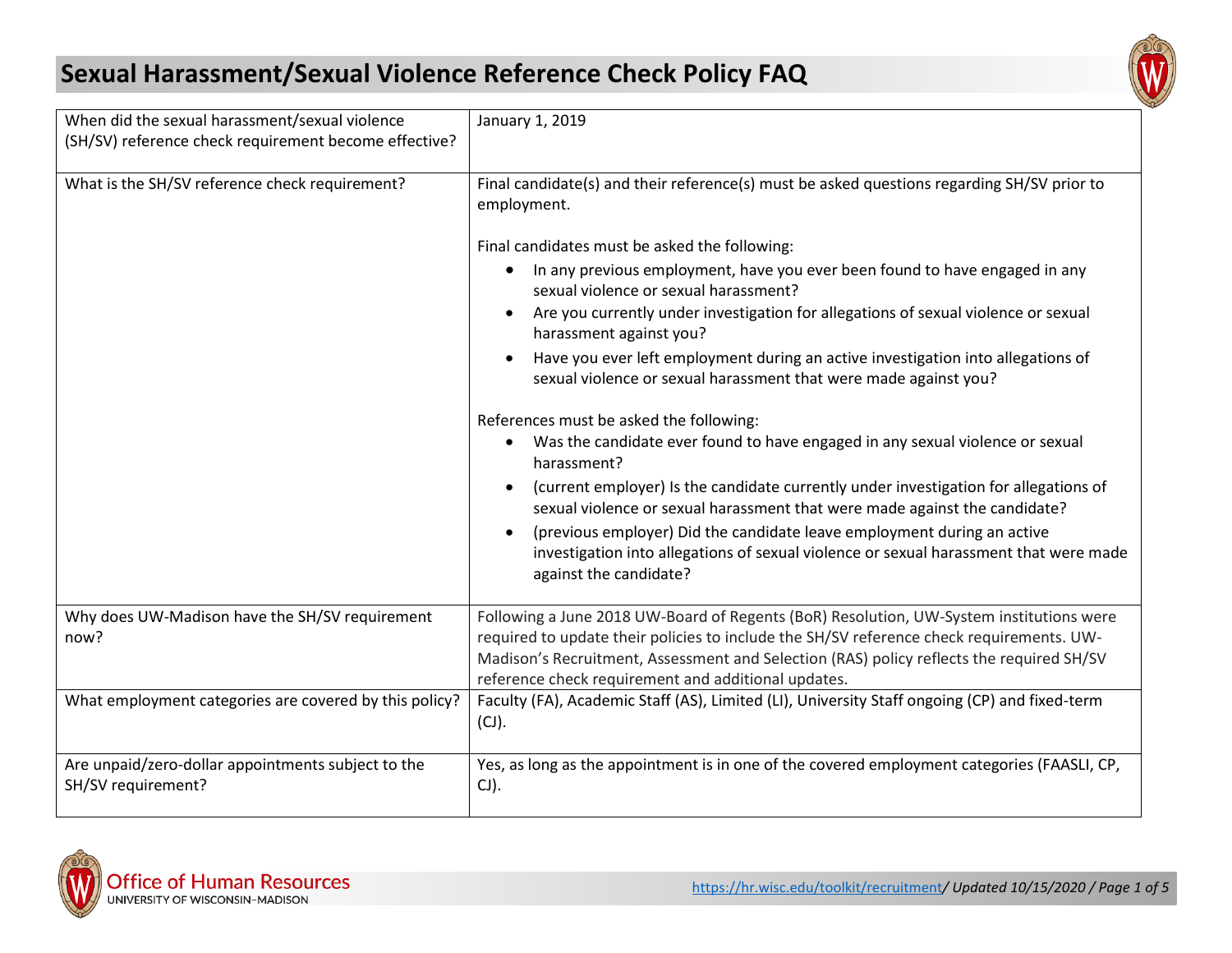

| Are current UW-Madison employees taking a new job on<br>campus subject to this requirement?                 | Final candidate(s) hired into a position in the employment categories covered by this policy<br>(FAASLI, CP, CJ) must be asked the mandatory SH/SV questions. If the final candidate is<br>currently in a position covered by this policy, their most recent Division HR must be contacted<br>as a mandatory reference. This is also true of UW-Madison employees who take a concurrent<br>job on campus. |
|-------------------------------------------------------------------------------------------------------------|-----------------------------------------------------------------------------------------------------------------------------------------------------------------------------------------------------------------------------------------------------------------------------------------------------------------------------------------------------------------------------------------------------------|
| Are Summer Service/Summer Session hires subject to<br>this requirement?                                     | Current Faculty and Academic Staff who were active during the previous spring semester and<br>will be paid at the same pay rate, title and department do not need to complete the SH/SV<br>reference check.                                                                                                                                                                                               |
|                                                                                                             | New hires and current Faculty and Academic Staff who will be paid in a different position, title<br>or department must complete the SH/SV reference check, as long as they are hired into an<br>employment category covered by this policy (FAASLI, CP, CJ).                                                                                                                                              |
| Who is responsible for ensuring final candidate(s) and<br>their reference(s) are asked the SH/SV questions? | Division HR is responsible for ensuring the SH/SV questions are asked.                                                                                                                                                                                                                                                                                                                                    |
| When are final candidate(s) asked the required SH/SV<br>questions?                                          | Final candidate(s) must be asked the required SH/SV questions prior to receiving a written<br>offer of employment.                                                                                                                                                                                                                                                                                        |
| How are final candidate(s) asked the required SH/SV<br>questions?                                           | It is recommended that final candidate(s) are asked the SH/SV questions via the automated<br>process in JEMS PVL or JEMS Hire. Division HR may ask the required SH/SV questions an<br>alternate way (phone, email) as long as the responses are documented.                                                                                                                                               |
| Who are mandatory references that must be asked the<br>SH/SV questions?                                     | Mandatory references include:<br>Current OR most recent employer AND<br>All former UW-Madison, UW System institution and Wisconsin state agency<br>employer(s) from the past seven years.                                                                                                                                                                                                                 |
|                                                                                                             | Final candidate(s) will typically have ONE mandatory reference. The only time there should<br>be multiple references is if the final candidate has worked at multiple UW System Institutions<br>or Wisconsin State agencies within the past seven years.                                                                                                                                                  |

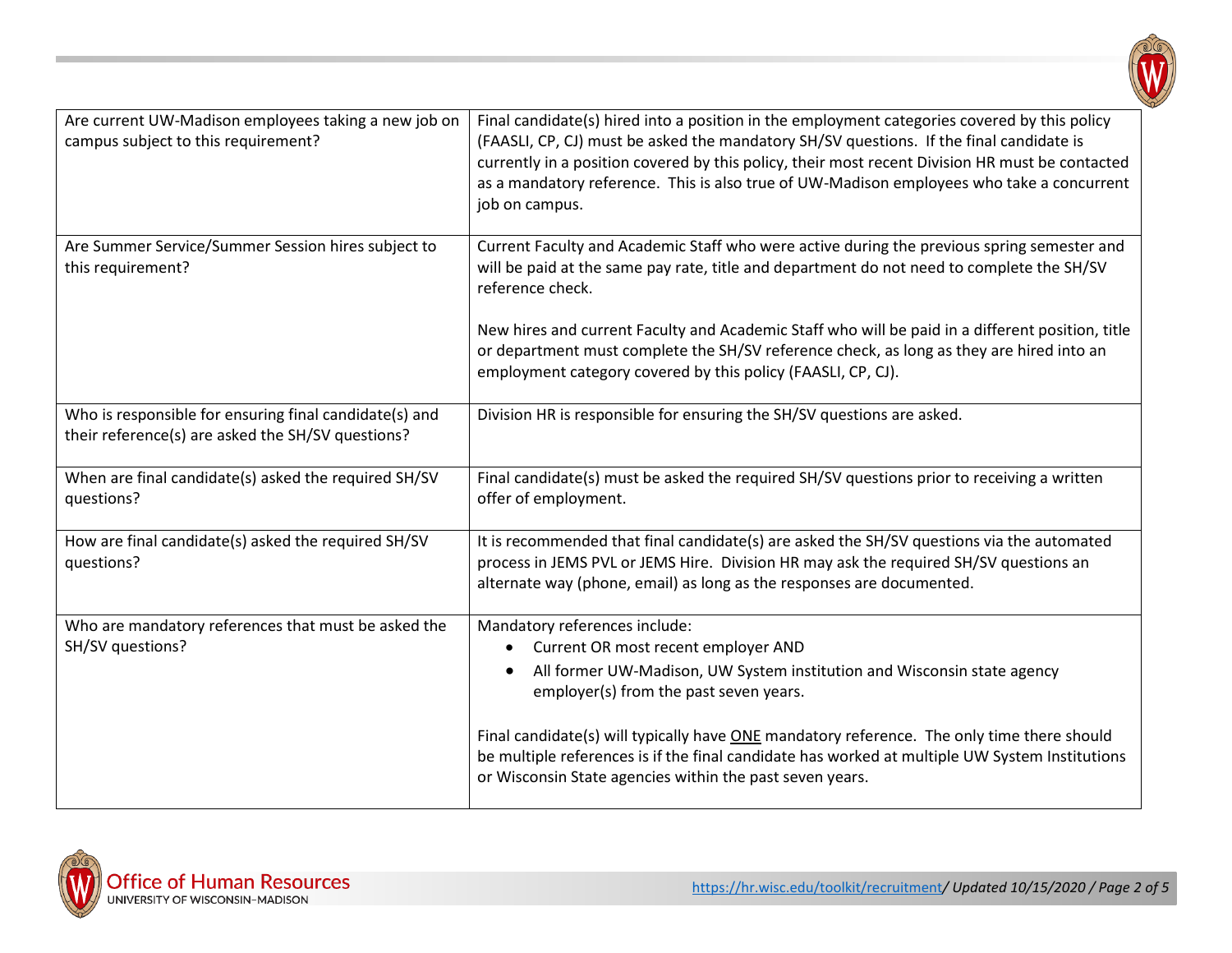| <b>Current Employment Status</b>                                                                                                     | <b>Position Hired Into</b>                                            | <b>Final candidate</b><br><b>SH/SV check</b><br>required? | <b>Current OR most recent</b><br>employer SH/SV check required?                                                                                                                  | Will there be multiple SH/SV<br>references?                                                                                                                         |  |
|--------------------------------------------------------------------------------------------------------------------------------------|-----------------------------------------------------------------------|-----------------------------------------------------------|----------------------------------------------------------------------------------------------------------------------------------------------------------------------------------|---------------------------------------------------------------------------------------------------------------------------------------------------------------------|--|
| FAASLI, CP, CJ, private<br>employer                                                                                                  | FAASLI, CP, CJ                                                        | Yes                                                       | Yes                                                                                                                                                                              | Only if final candidate has worked at<br>multiple UW System Institutions or<br>WI state agencies in the past seven<br>years in a position covered by this<br>policy |  |
| Self-employment                                                                                                                      | FAASLI, CP, CJ                                                        | Yes                                                       | No.<br>-unless final candidate has other<br>outside employment within the<br>past seven years                                                                                    | Only if final candidate has worked at<br>multiple UW System Institutions or<br>WI state agencies in the past seven<br>years in a position covered by this<br>policy |  |
| FAASLI, CP, CJ, private<br>employer, TE, Student Hourly,<br>Post-degree Training, Self-<br>employment                                | TE, Student Hourly,<br>Graduate Assistant,<br>Post-degree<br>Training | <b>No</b>                                                 | <b>No</b>                                                                                                                                                                        | <b>NA</b>                                                                                                                                                           |  |
| TE, Student Hourly, Graduate<br>Assistant, Post-degree Training                                                                      | FAASLI, CP, CJ                                                        | Yes                                                       | <b>No</b><br>-unless final candidate also has a<br>current position with a private<br>employer                                                                                   | Only if final candidate has worked at<br>multiple UW System Institutions or<br>WI state agencies in the past seven<br>years in a position covered by this<br>policy |  |
| If the final candidate is a current UW-Madison<br>employee, who do I contact on campus as a reference to<br>ask the SH/SV questions? |                                                                       |                                                           | For the purpose of this policy, UW-Madison is considered one employer. For internal<br>movements within UW-Madison, it is best practice to contact the most recent Division HR.  |                                                                                                                                                                     |  |
| Who do I contact as a reference if the final candidate<br>worked in multiple departments at another UW System<br>institution?        |                                                                       | UW-Stout.                                                 | For the purpose of this policy, a UW System institution is considered one employer. For<br>example, employment with various departments at UW-Stout only requires one inquiry to |                                                                                                                                                                     |  |

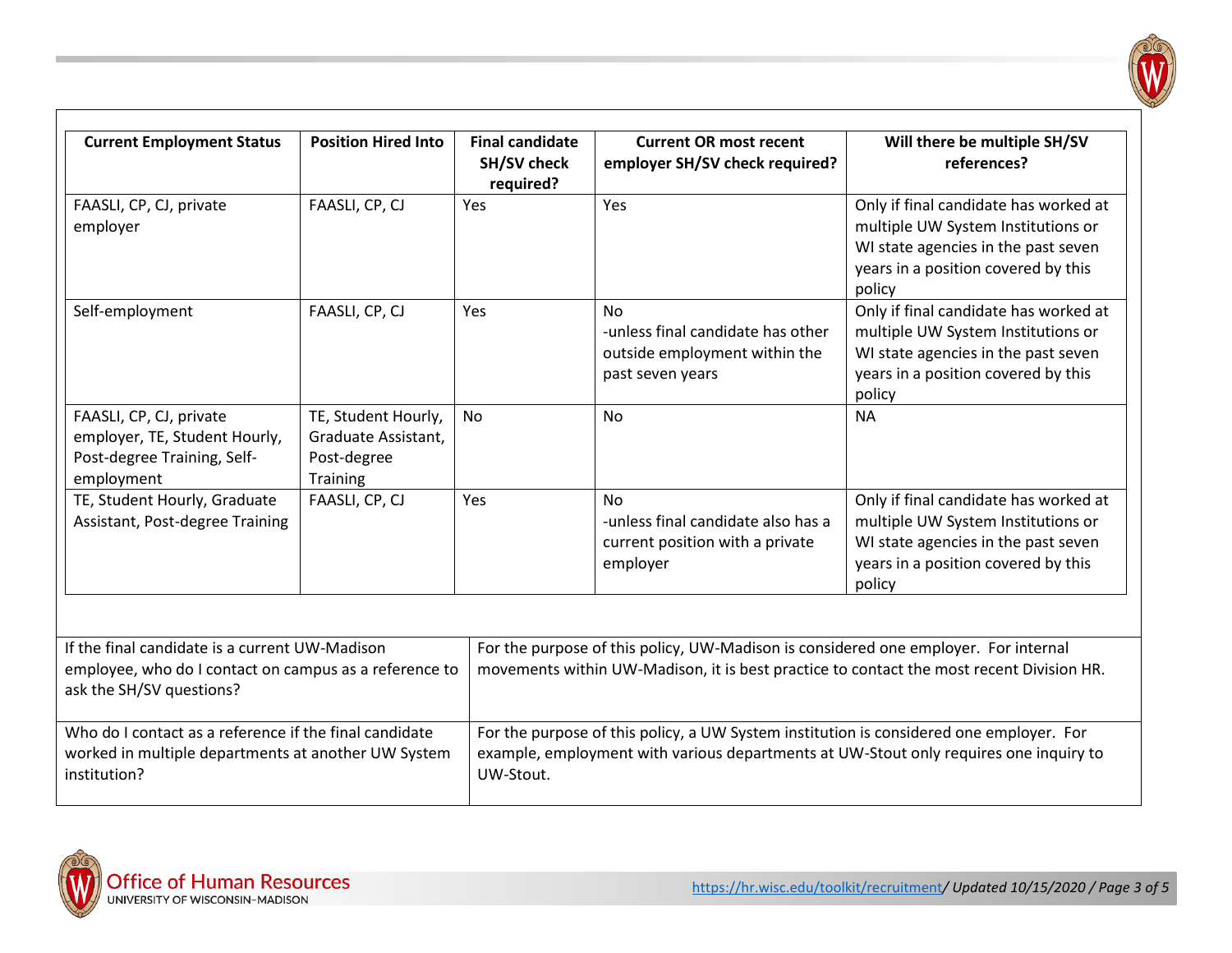

| Should I ask the supervisor or human resources the<br>required SH/SV questions?                                         | It is recommended that the SH/SV questions are asked of Human Resources.                                                                                                                                                                                                                                                                                                                                                                                                                                                                                                                                                         |
|-------------------------------------------------------------------------------------------------------------------------|----------------------------------------------------------------------------------------------------------------------------------------------------------------------------------------------------------------------------------------------------------------------------------------------------------------------------------------------------------------------------------------------------------------------------------------------------------------------------------------------------------------------------------------------------------------------------------------------------------------------------------|
| What if a final candidate's entire work history is all self-<br>employment? Who is considered a mandatory<br>reference? | In these situations of self-employment, there are no mandatory references to ask the<br>required SH/SV questions. Please make a note of the self-employment history in the<br>'Comments' tab of the automated process to document why no references were asked the<br>SH/SV questions.                                                                                                                                                                                                                                                                                                                                           |
| When are reference(s) asked the required SH/SV<br>questions?                                                            | References should be asked the SH/SV questions prior to a written offer of employment.<br>However, the current employer can be asked the SH/SV questions after a written offer of<br>employment but prior to the start date.                                                                                                                                                                                                                                                                                                                                                                                                     |
| What if reference(s) cannot be asked the SH/SV<br>questions prior to a written offer of employment?                     | If reference(s) are not asked the SH/SV questions prior to a written offer of employment, it is<br>important that the conditional language is included in the offer letter. The conditional<br>language is in the template letters on the Recruitment Toolkit and states:<br>"This offer of employment is conditional pending the results of a criminal background check<br>and the reference check process that includes questions regarding sexual violence and sexual<br>harassment. If the results are unacceptable, the offer will be withdrawn or, if you have<br>started employment, your employment will be terminated." |
| How are reference(s) asked the required SH/SV<br>questions?                                                             | It is recommended that reference(s) are asked the SH/SV questions via the automated<br>process in JEMS PVL or JEMS Hire. Division HR may ask the required SH/SV questions an<br>alternate way (phone, email) as long as the responses are documented.                                                                                                                                                                                                                                                                                                                                                                            |
| I don't know who to contact at UW-Madison or another<br>UW System institution. Where can I find this<br>information?    | This information can now be found a couple of places:<br>1) Contact information can be found via the SH/SV Contacts lookup via the automated<br>process in JEMS.<br>2) Contact list uploaded to BOX (HR Reps > P-File and SH/SV Reference Check<br>Information > SH/SV Contact List)<br>3) Contact UW-Madison's Office of Human Resources at accesscenter@ohr.wisc.edu for<br>assistance. Please note, the Access Center will not respond to SH/SV questions or<br>contact other institutions on your behalf.                                                                                                                    |